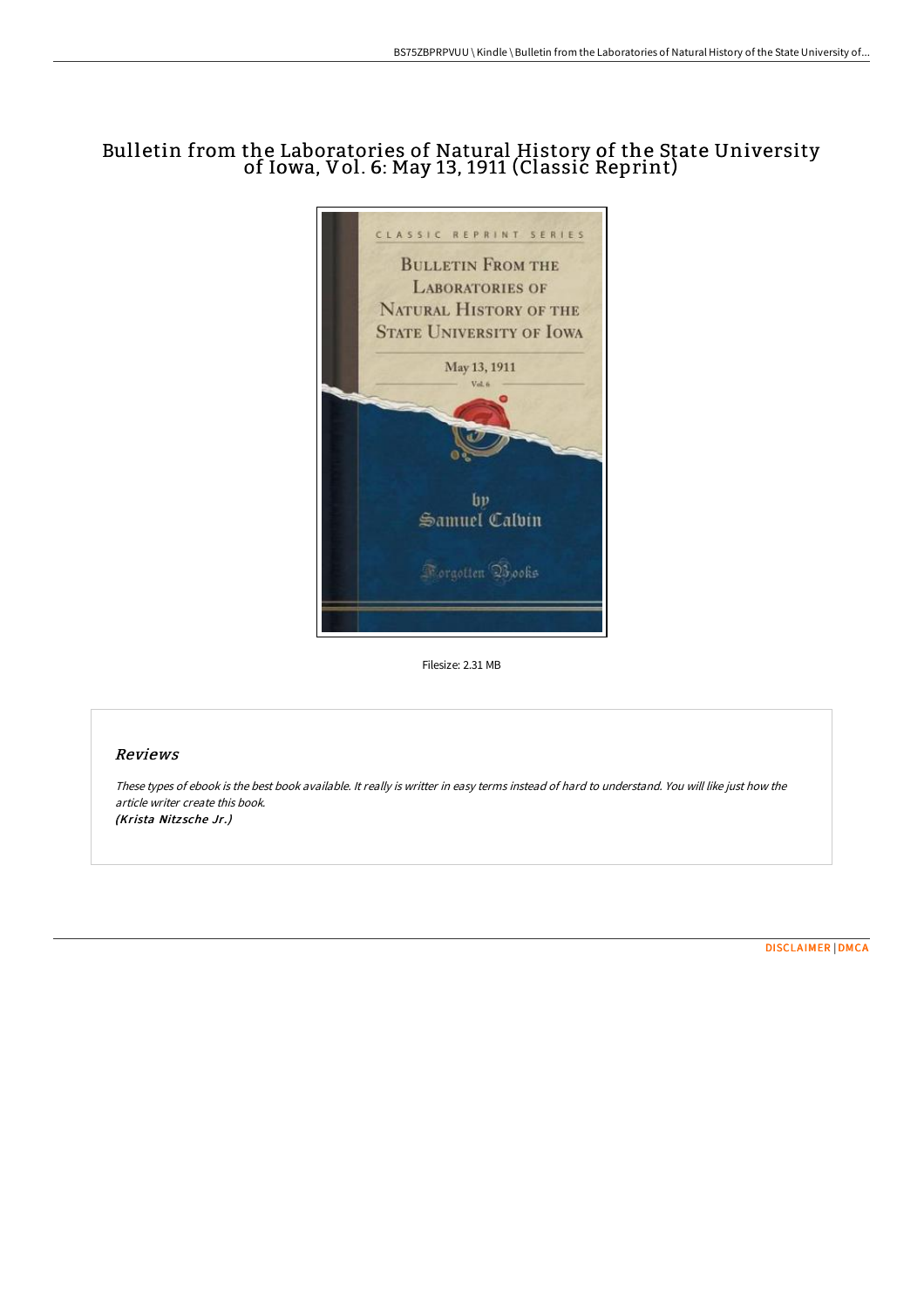## BULLETIN FROM THE LABORATORIES OF NATURAL HISTORY OF THE STATE UNIVERSITY OF IOWA, VOL. 6: MAY 13, 1911 (CLASSIC REPRINT)



Forgotten Books, United States, 2015. Paperback. Book Condition: New. 229 x 152 mm. Language: English . Brand New Book \*\*\*\*\* Print on Demand \*\*\*\*\*.Excerpt from Bulletin From the Laboratories of Natural History of the State University of Iowa, Vol. 6: May 13, 1911 The new material examined in connection with the preparation of this paper has been collected from various localities in the Vancouver Island Region. In the summer of 1903 I spent some time at the Minnesota Seaside Station at Port Renfrew on the West Coast of Vancouver Island at the entrance of the Strait of Juan de Fuca. There was no provision made for dredging, consequently all the specimens obtained were shore forms. In 1908 and again in 1909 I spent some time at the Dominion Biological Station at Departure Bay, five miles from the City of Nanaimo on the East Coast of the Island. Here I collected shore specimens and obtained others by dredging, seldom in water more than 25 fathoms deep. The best locality for dredging was in Northumberland Strait, between Gabriola Island and other smaller Islands, at the mouth of Dodd s Narrows, a narrow channel between two small islands, about ten miles southeast of the Station. Besides the specimens that I collected while there, several others were handed over to me by Rev. G. W. Taylor, the curator of the Station. These were obtained at various times from various points along the coast from Rose Spit on Graham Island in the Queen Charlotte Archipelago, southward as far as Victoria, and many of these were very fine specimens. In 1909 Prof. John Macoun, Curator of the Dominion Museum at Ottawa, with two assistants, Messrs. Spreadborough and Young, spent four months collecting off Amphitrite Point at the entrance to the Alberni Canal on the West Coast,...

<sup>@</sup> Read Bulletin from the [Laboratories](http://www.bookdirs.com/bulletin-from-the-laboratories-of-natural-histor.html) of Natural History of the State University of Iowa, Vol. 6: May 13, 1911 (Classic Reprint) Online

 $\mathbf{E}$ Download PDF Bulletin from the [Laboratories](http://www.bookdirs.com/bulletin-from-the-laboratories-of-natural-histor.html) of Natural History of the State University of Iowa, Vol. 6: May 13, 1911 (Classic Reprint)